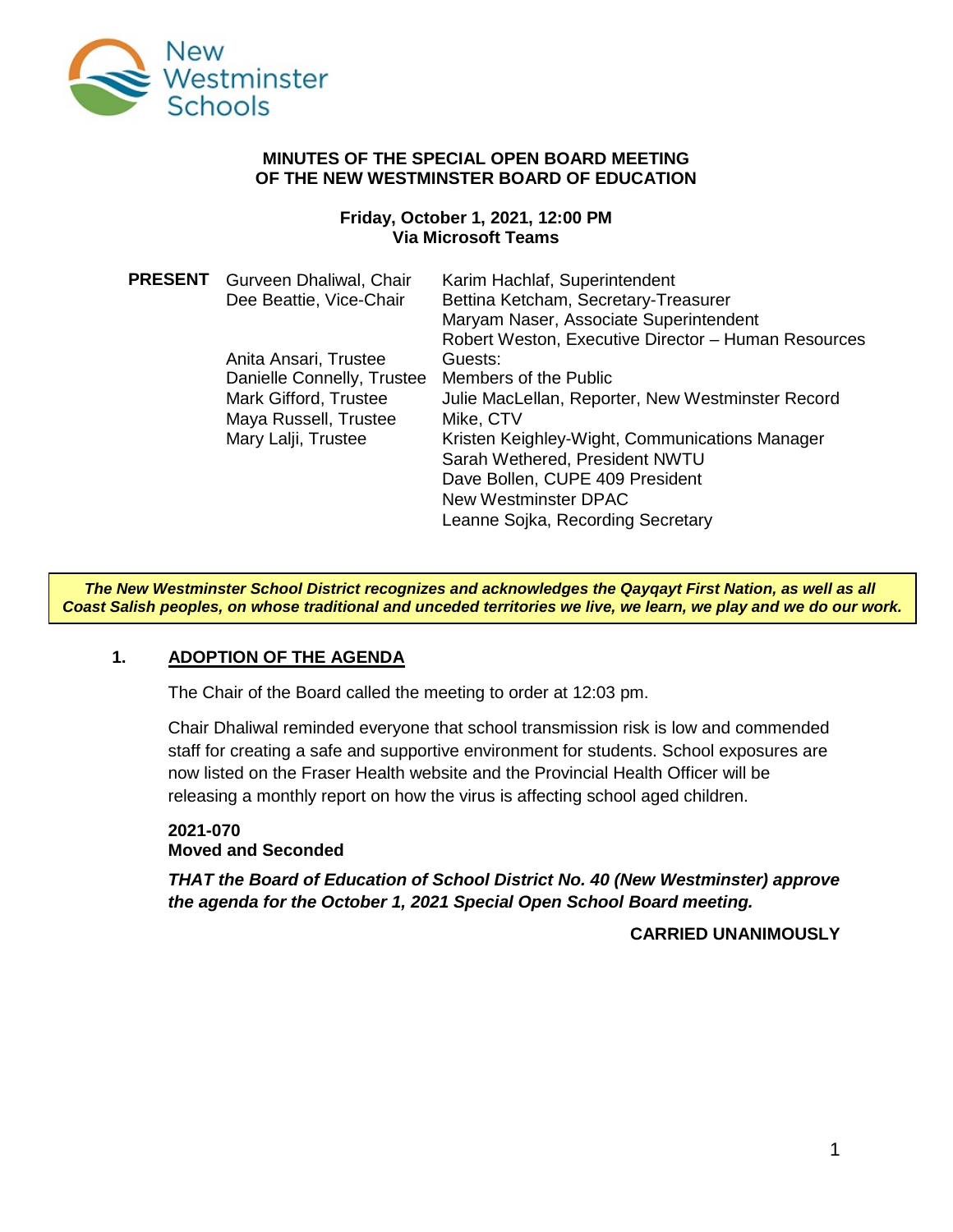# **2. REPORTS FROM SENIOR MANAGEMENT**

## a. Mask Update (K. Hachlaf)

Superintendent Hachlaf shared the Provincial Health Officer's formal announcement K-3 mask mandate effective October 4, 2021 provides the District the formal authority to exercise the mask requirement. He reiterated that the Provincial Health Authority confirms that schools remain a safe place and that the Delta variant transmissions have not fundamentally changed how we deal with the pandemic. He noted that the District intends to implement the expanded K-3 mask mandate in a supportive, inclusive approach as has been done during the entire pandemic to support their youngest learners - above all else students to remain in school. Communication will be forthcoming to families later today.

Discussion ensued.

#### **2021-071**

#### **Moved and Seconded**

# *THAT the Board of Education of School District No. 40 (New Westminster) indefinitely postpone the motion to extend the current grade 4 to 12 mask mandate to include kindergarten – grade 3 students.*

Trustee Beattie offered the explanation that given the Ministry of Education, with the support of the PHO, have implemented a mask mandate, the original motion proposed before the announcement is not necessary.

Discussion ensued.

# **CARRIED UNANIMOUSLY**

# b. COVID-19 - Other Matters (K. Hachlaf)

i. School-based Vaccinations

Superintendent Hachlaf reiterated the District will continue to work collaboratively with Fraser Health with respect to school based vaccinations.

ii. COVID-19 Mouth/Gargle Rinse Test Kits

Superintendent Hachlaf shared that similar to last year, the District will be volunteering again to pilot mouth/gargle rinse test kits working collaboratively with Fraser Health. He wanted to clarify that these tests get sent back to the lab.

iii. COVID-19 School Notifications

Superintendent Hachlaf shared that Fraser Health has already begun to post notifications on their website, posting a day after the exposure letter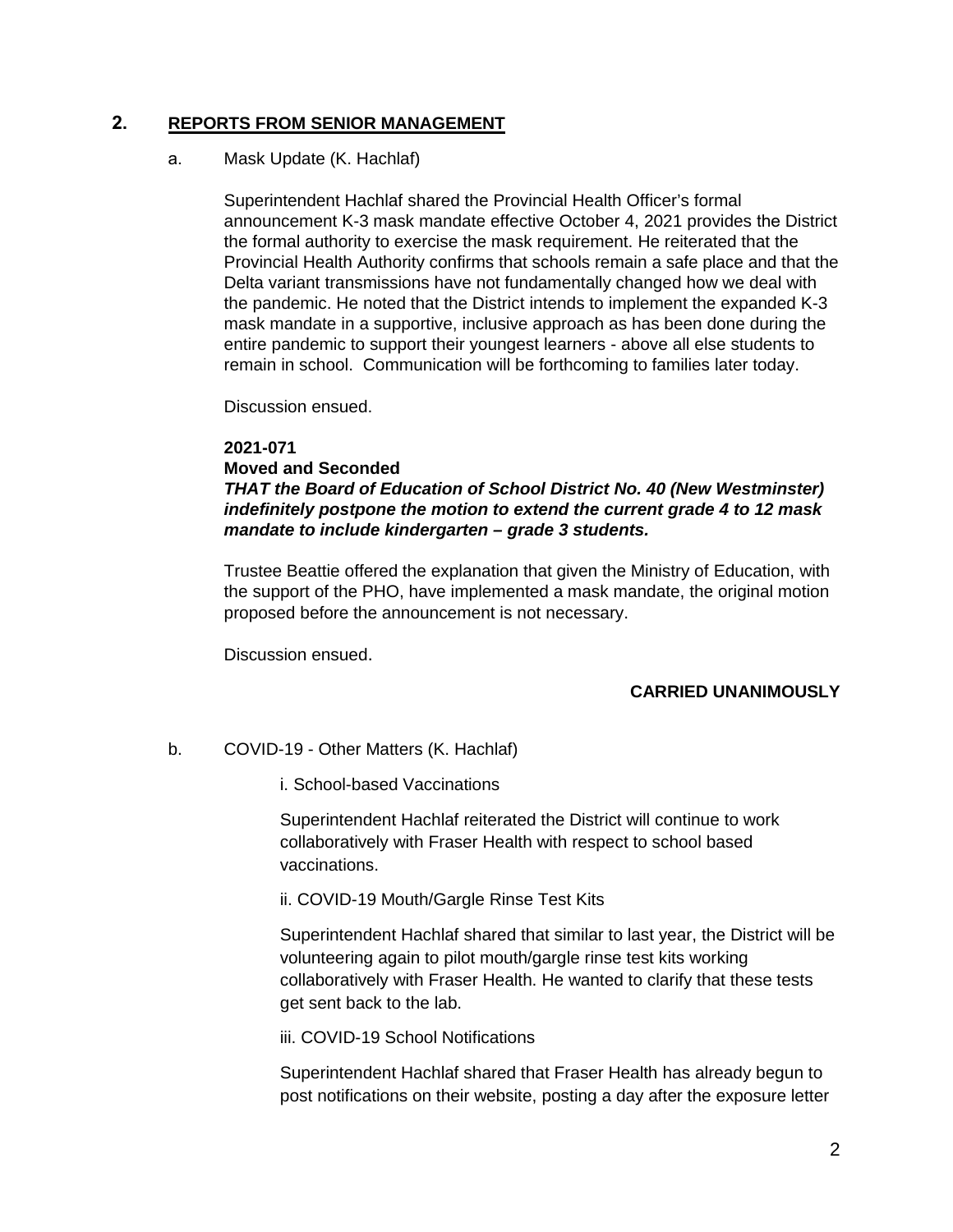goes out. Will continue and work hard in their partnership with Fraser Health ensuring staff and families continue to receive transparency and access to information.

iv. Staff Vaccinations (M. Russell)

Trustee Russell shared the concern raised by a number of DPAC's in the lower mainland surrounding staff vaccinations and added that they could be another piece to protect younger students who were unable to be vaccinated. Superintendent Hachlaf stated the legal opinion they would seek would be comprehensive, around the rationale and other mechanisms they have around "what if's".

# **2021-072 Moved and Seconded**

*THAT the Board of Education of School District No. 40 (New Westminster) seek out a legal opinion on mandatory staff vaccinations with a report back at the October 12, 2021 Operations Policy & Planning Committee meeting.*

# **CARRIED UNANIMOUSLY**

c. Custodian Staffing

Secretary-Treasurer Ketcham shared that staff have been engaged in preparing the fall presentation to come before the Board on their analysis of the additional custodial support. She advised the spring 2021 budget consultation encompassed 6 part-time custodians to help with high touch areas at a cost of \$90,000 to the end of December. Based on their understanding of the present pandemic circumstances, staff are in support to extend this measure until the end of June and the cost for the entire school year would be \$170,000 to support this priority.

# **2021-073 Moved and Seconded**

*THAT the Board of Education School District No. 40 (New Westminster) extend the current staffing levels of day time custodians that were specifically added in response to the pandemic for the 2021-22 school year to June 30 2022 in order to deal with high touch points within our facilities and schools.*

**CARRIED UNANIMOUSLY**